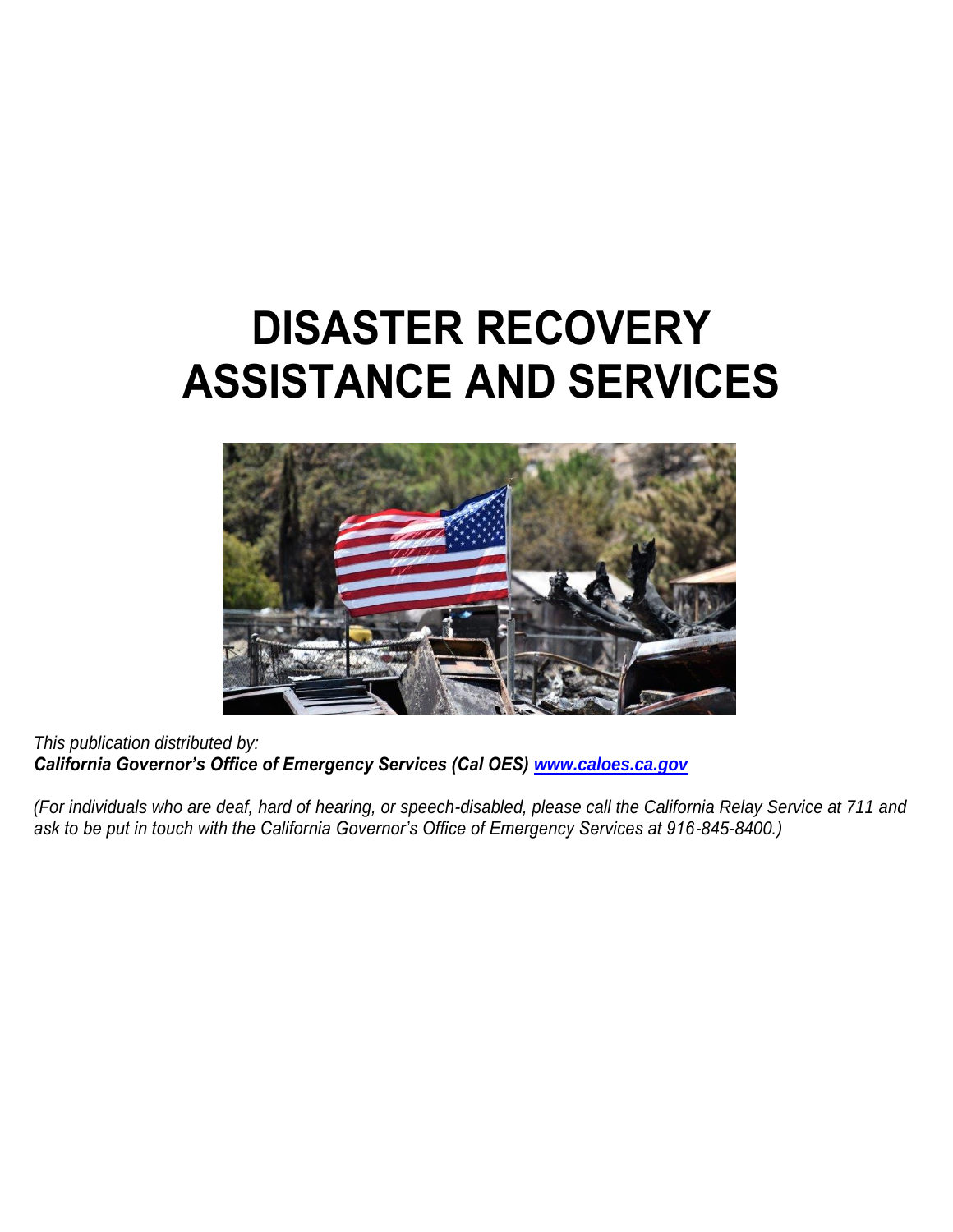# *SPECIAL FEE WAIVERS AND FILING EXTENSIONS*

As a result of a disaster, the Governor may issue an Executive Order that allows special fee waivers and filing extensions for replacing important government records (i.e., birth and death certificates, identification cards, etc.). For fee waiver and filing extension information related to a specific disaster, contact the following state departments: Department of Motor Vehicles, California Department of Public Health, Franchise Tax Board, and/or the California Department of Tax and Fee Administration. Contact information for each of these departments is listed in this brochure.

# *EQUAL HOUSING PROTECTION*

Homeowners, homebuyers and tenants have protection from housing discrimination under California Civil Rights laws through the Department of Fair Employment and Housing (DFEH). DFEH is responsible for enforcing state fair housing laws that make it illegal to discriminate because of the categories listed below under "Who is Protected?" The law applies to landlords, real estate agents, home sellers, builders, mortgage lenders, and others. The law prohibits discrimination in all aspects of the housing business, including: Renting or leasing, sales, mortgage lending and insurance, advertising, and practices such as restrictive covenants, as well as permitting new construction.

**Who is Protected?** California law protects individuals from illegal discrimination by housing providers based on the following: Age; Race, color; Ancestry, national origin, Religion: Disability, mental or physical: Sex, gender; Sexual orientation; Gender identity, gender expression; Genetic information; Marital status; Familial status; Source of income. For additional information visit [DFEH website](https://na01.safelinks.protection.outlook.com/?url=https%3A%2F%2Fwww.dfeh.ca.gov%2FHousing%2F&data=01%7C01%7CKatrina.Palomar%40CalOES.ca.gov%7C495e18285e9f428afbdb08d49349541c%7Cebf268ae303647149f69c9fd0e9dc6b9%7C1&sdata=Ta97ZafUtkOAEdaqOsmCqMFGXxXoagrQoRceKKMI%2BpQ%3D&reserved=0) at: [https://www.dfeh.ca.gov/Housing/](https://na01.safelinks.protection.outlook.com/?url=https%3A%2F%2Fwww.dfeh.ca.gov%2FHousing%2F&data=01%7C01%7CKatrina.Palomar%40CalOES.ca.gov%7C495e18285e9f428afbdb08d49349541c%7Cebf268ae303647149f69c9fd0e9dc6b9%7C1&sdata=Ta97ZafUtkOAEdaqOsmCqMFGXxXoagrQoRceKKMI%2BpQ%3D&reserved=0)

## *HEALTH INFORMATION*

For information on health concerns related to a disaster you can contact 916-650-6416 or visit the [California](http://www.bepreparedcalifornia.ca.gov/)  [Department of Public Health](http://www.bepreparedcalifornia.ca.gov/) website at: [http://www.bepreparedcalifornia.ca.gov](http://www.bepreparedcalifornia.ca.gov/)

# **EMERGENCY ASSISTANCE**

## **THE AMERICAN RED CROSS:**

The American Red Cross (Red Cross) provides emergency food, shelter, and disaster health and mental health services to individuals and families that have been affected by a disaster. Contact the ARC at 1-800-RED-CROSS (733-2767).

If you have been affected by a disaster, "SAFE and WELL" provides a way for you to register yourself as "safe and well." From a list of standard messages, you can select those that you want to communicate to your family members, letting them know of your well-being. For more information, visit the [Red Cross website](http://www.redcross.org/safeandwell) at: <http://www.redcross.org/safeandwell>

# **THE SALVATION ARMY:**

The Salvation Army provides a variety of services including help with food, household needs, clothing and personal needs. For more information call 1-800-SALARMY (725-2769) or visit the **Salvation Army website** at: [www.disaster.salvationarmyusa.org](http://www.disaster.salvationarmyusa.org/)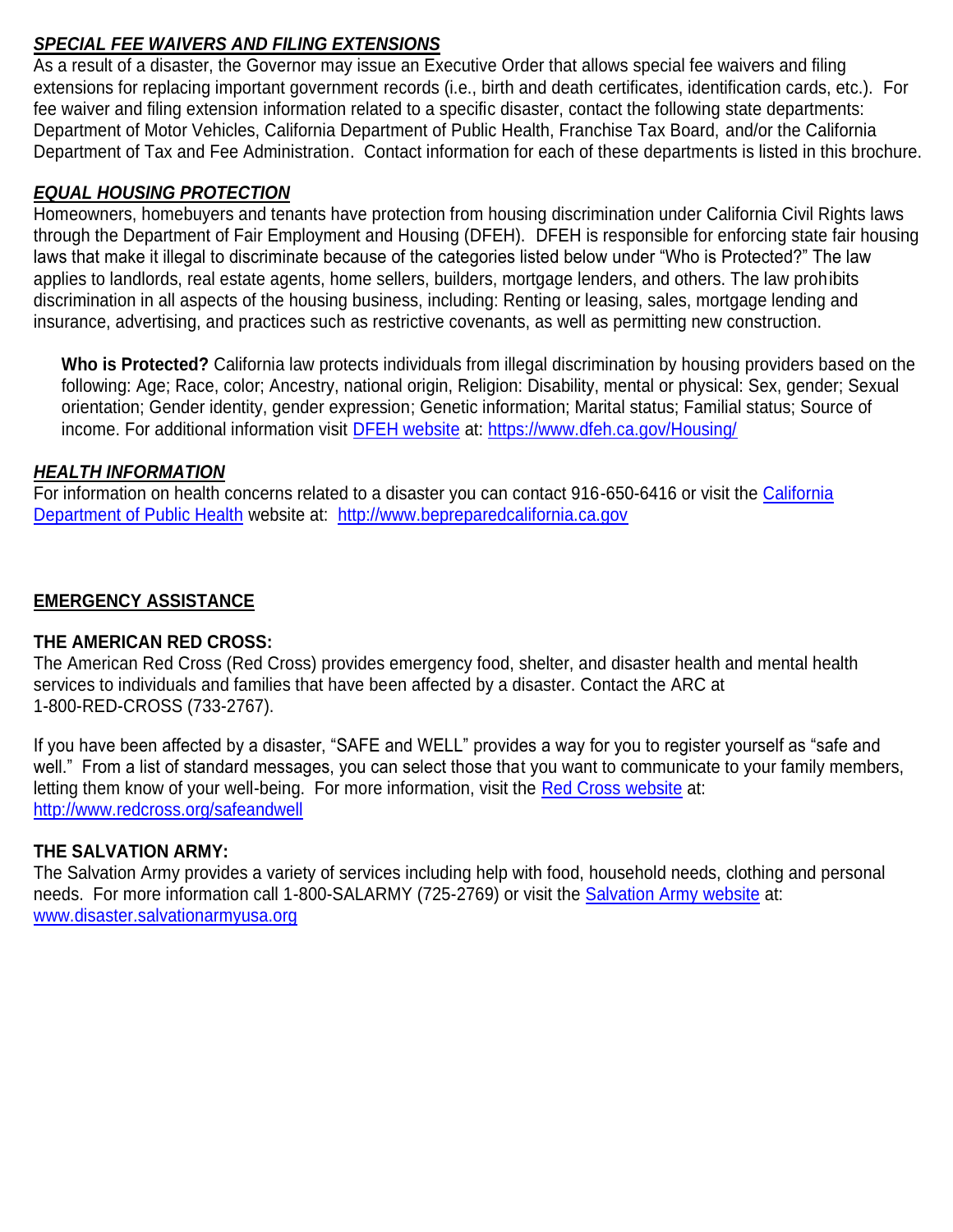# **EMPLOYMENT ASSISTANCE**

## **JOB SERVICES:**

The California Employment Development Department [\(www.edd.ca.gov\)](http://www.edd.ca.gov/) and local partner agencies at all America's Job Center of California SM locations throughout the state offer a wide variety of employment services, such as job search and referrals, and training. Job seekers and employers can connect with thousands of available job opportunities and qualified candidates through CalJobs <sup>SM</sup>, [California's online labor exchange system](http://www.caljobs.ca.gov/) at [www.caljobs.ca.gov.](http://www.caljobs.ca.gov/) To find the nearest [America's Job Center of California](http://www.americasjobcenter.ca.gov/)<sup>SM</sup>, visit: [www.americasjobcenter.ca.gov/.](http://www.americasjobcenter.ca.gov/)

#### **UNEMPLOYMENT BENEFITS:**

Workers who lose their jobs due to no fault of their own, such as in the case of a disaster, may be eligible for Unemployment Insurance (UI) benefits. Eligibility for UI benefits requires that individuals be unemployed or working less than full time, be able to work, be seeking work, and be willing to accept a suitable job. The quickest and easiest way to apply is online. If you already have a UI claim, the best way to reopen your claim is through UI Online. Visit the [California Employment Development Department \(EDD\)](http://www.edd.ca.gov/) website at: [www.edd.ca.gov/Unemployment/ways\\_to\\_file.htm.](http://www.edd.ca.gov/Unemployment/ways_to_file.htm) UI claims also can be filed by telephone at [1-800-300-5616.](tel:1%E2%80%91800%E2%80%91300%E2%80%915616) (For Cantonese, call 1-800-547-3506; For Mandarin, call [1-866-303-0706;](tel:1-866-303-0706) For Spanish, call [1-800-326-8937;](tel:1%E2%80%91800%E2%80%91326-8937) For Vietnamese, call [1-800-547-2058;](tel:1-800-547-2058) For TTY, call [1-800-815-9387\)](tel:1%E2%80%91800%E2%80%91815%E2%80%919387).

## **GENERAL ASSISTANCE PROGRAMS**

## **CALFRESH PROGRAM:**

If you have been affected by a disaster and are in need of food assistance, you can apply for benefits through the CalFresh Program. To find out how to apply for benefits in your county, please call the toll free number 1-877-847-3663 (FOOD) or apply online at: [www.benefitscal.org/](http://www.benefitscal.org/) For more information on [CalFresh,](http://www.calfresh.ca.gov/) visit the website at: [www.calfresh.ca.gov](http://www.calfresh.ca.gov/)

#### **CALWORKS:**

CalWORKs provides cash aid to eligible needy California families to help pay for housing, food, and other necessary expenses. For more information contact your local county welfare/social services department. To find your local office visit the website at:<http://www.cwda.org/links/chsa.php> or for more information on [CalWORKS,](http://www.cdss.ca.gov/) visit the cash aid website at:<http://www.cdss.ca.gov/>

## **CRISIS COUNSELING:**

Short-term counseling may be available for emotional or mental health problems caused by the impacts of a disaster. For more information, contact your [county mental health department.](https://na01.safelinks.protection.outlook.com/?url=http%3A%2F%2Fwww.dhcs.ca.gov%2Findividuals%2FPages%2FMHPContactList.aspx&data=01%7C01%7CKatrina.Palomar%40CalOES.ca.gov%7C0376ff1293bf4659ec7b08d43bd40cb1%7Cebf268ae303647149f69c9fd0e9dc6b9%7C1&sdata=2bdvbKXnSYh8WWqvic3E4qFQYfQWHykf9VSGN3giw%2BY%3D&reserved=0) For a listing of these county departments, visit the [website](https://na01.safelinks.protection.outlook.com/?url=http%3A%2F%2Fwww.dhcs.ca.gov%2Findividuals%2FPages%2FMHPContactList.aspx&data=01%7C01%7CKatrina.Palomar%40CalOES.ca.gov%7C0376ff1293bf4659ec7b08d43bd40cb1%7Cebf268ae303647149f69c9fd0e9dc6b9%7C1&sdata=2bdvbKXnSYh8WWqvic3E4qFQYfQWHykf9VSGN3giw%2BY%3D&reserved=0) at: [http://www.dhcs.ca.gov/individuals/Pages/MHPContactList.aspx.](https://na01.safelinks.protection.outlook.com/?url=http%3A%2F%2Fwww.dhcs.ca.gov%2Findividuals%2FPages%2FMHPContactList.aspx&data=01%7C01%7CKatrina.Palomar%40CalOES.ca.gov%7C0376ff1293bf4659ec7b08d43bd40cb1%7Cebf268ae303647149f69c9fd0e9dc6b9%7C1&sdata=2bdvbKXnSYh8WWqvic3E4qFQYfQWHykf9VSGN3giw%2BY%3D&reserved=0)

## **SENIOR AND DISABLED ADULT SERVICES**

The California Department of Aging contracts with and provides leadership and direction to Area Agencies on Aging (AAA) that coordinate a wide array of services to seniors and adults with disabilities. You can locate an AAA in your area by calling 1-800-510-2020; TDD 1-800-735-2929 or visit the [AAA website](http://www.aging.ca.gov/ProgramsProviders/AAA/AAA_Listing.aspx) at: [http://www.aging.ca.gov/ProgramsProviders/AAA/AAA\\_Listing.aspx](http://www.aging.ca.gov/ProgramsProviders/AAA/AAA_Listing.aspx)

## **SOCIAL SECURITY:**

For information on applying for social security benefits, survivor benefits, or if you need assistance in expediting the delivery of your check delayed by the disaster, contact the Social Security Administration (SSA) automated telephone services at 1-800-772-1213, or to speak to a representative, call between 7 a.m. and 7 p.m. EST Monday through Friday (TTY/TDD for hearing or speech impaired: 1-800-325-0778, between 7 a.m. and 7 p.m. EST Monday through Friday). Information and services can also be found on the [SSA website](http://www.socialsecurity.gov/emergency) at: <http://www.socialsecurity.gov/emergency>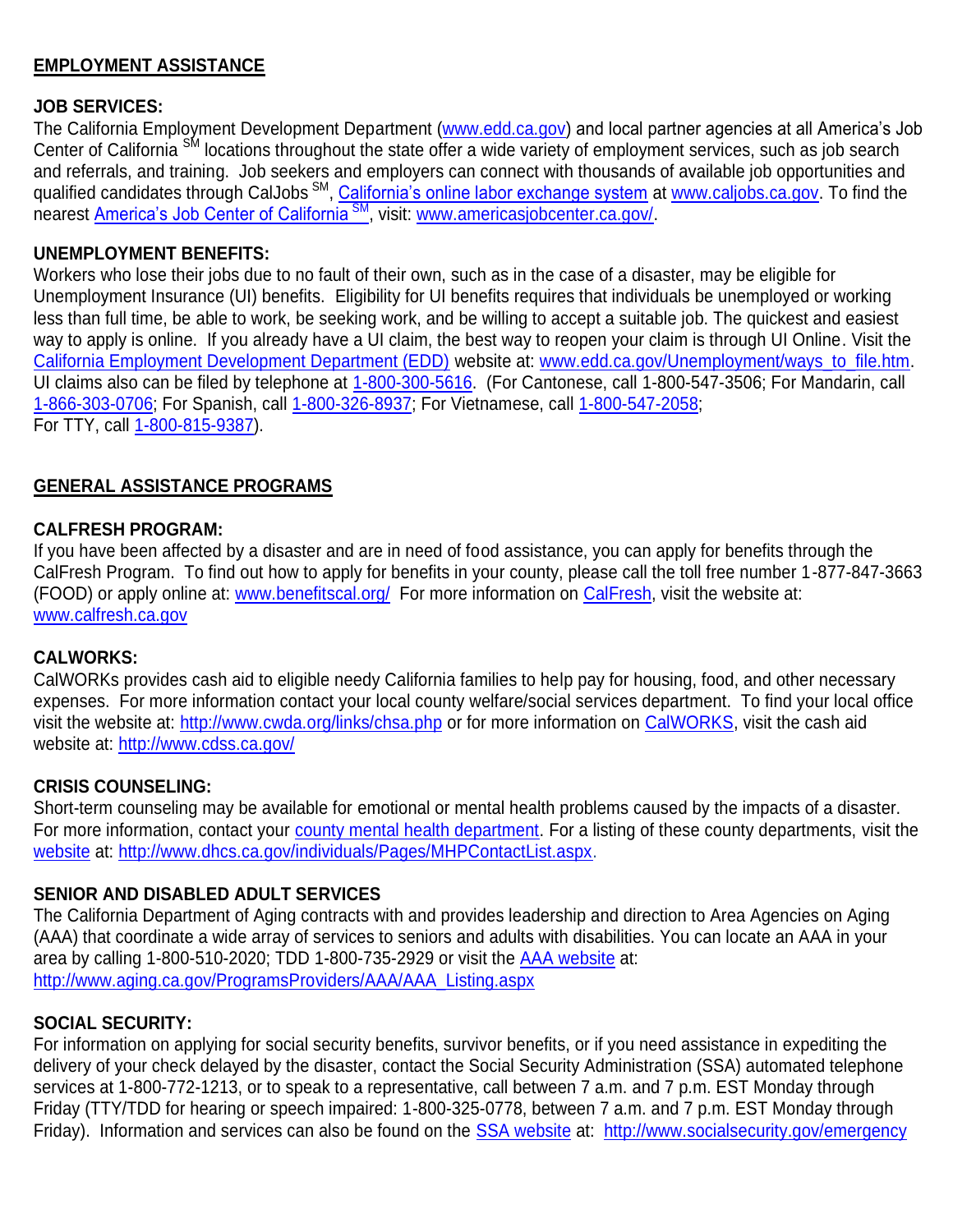# **WOMEN, INFANTS, AND CHILDREN SUPPLEMENTAL NUTRITION PROGRAM:**

The Woman, Infants, and Children (WIC) program helps low-to-moderate-income pregnant women, new mothers and their babies and young children to eat well and stay healthy. WIC provides:

- Special checks to buy healthy foods such as milk, juice, eggs, cheese, fruits, vegetables, baby foods and whole grains;
- **Information about nutrition and health;**
- **Breastfeeding support and referrals to health care and community services.**
- For more information, call 1-888-942-9675 or visit the [WIC website](http://m.wic.ca.gov/) at: at [http://m.wic.ca.gov](http://m.wic.ca.gov/) and click on ["Join WIC"](https://m.wic.ca.gov/JoinWIC/JoinWIC.aspx) or call 1-888-942-9675(1-888-WIC-WORKS).

# **MEDI-CAL INSURANCE PROGRAM:**

Medi-Cal is a public health insurance program that provides Californians with access to affordable, integrated, highquality health care, including medical, dental, mental health, substance use treatment services and long-term care. Medi-Cal offers free or low-cost coverage to low-income Californians who meet eligibility requirements, including families with children, seniors, persons with disabilities, pregnant women, and low-income people with specific diseases, such as tuberculosis, breast cancer, or HIV/AIDS. For more information, contact your county welfare/social services department. To find your local office, visit the [Department of Health Care](https://na01.safelinks.protection.outlook.com/?url=http%3A%2F%2Fwww.dhcs.ca.gov%2Fservices%2Fmedi-cal%2FPages%2FCountyOffices.aspx&data=01%7C01%7CKatrina.Palomar%40CalOES.ca.gov%7C0376ff1293bf4659ec7b08d43bd40cb1%7Cebf268ae303647149f69c9fd0e9dc6b9%7C1&sdata=5kvOMKdl6mnGELYR8kg1EeijpxcwPfVXtrYnyfn1WR8%3D&reserved=0) Services website at: [http://www.dhcs.ca.gov/services/medi-cal/Pages/CountyOffices.aspx](https://na01.safelinks.protection.outlook.com/?url=http%3A%2F%2Fwww.dhcs.ca.gov%2Fservices%2Fmedi-cal%2FPages%2FCountyOffices.aspx&data=01%7C01%7CKatrina.Palomar%40CalOES.ca.gov%7C0376ff1293bf4659ec7b08d43bd40cb1%7Cebf268ae303647149f69c9fd0e9dc6b9%7C1&sdata=5kvOMKdl6mnGELYR8kg1EeijpxcwPfVXtrYnyfn1WR8%3D&reserved=0)

# **INSURANCE & REBUILDING ASSISTANCE**

# **CALIFORNIA DEPARTMENT OF INSURANCE**:

The California Department of Insurance (CDI) provides assistance on insurance issues, such as claim handling delays, additional living expenses, underinsurance disputes, availability, etc. The Insurance Commissioner wants to make sure that the claim process moves as smoothly and as quickly as possible and that any underinsurance issues are investigated. If you are experiencing difficulty with the processing of your claim or wish to have an underinsurance issue investigated, contact the officers at the CDI's Consumer Hotline at 1-800-927-4357(HELP), (TTY: 1-800-482-4833) for assistance. For additional information you may also wish to visit the [CDI website](https://na01.safelinks.protection.outlook.com/?url=http%3A%2F%2Fwww.insurance.ca.gov%2F&data=01%7C01%7CKatrina.Palomar%40CalOES.ca.gov%7Cf3456e34e9e54936962308d43f21ab11%7Cebf268ae303647149f69c9fd0e9dc6b9%7C1&sdata=hP6EzBqwlEuaxiWvyJSwhju%2FhCBdOeXn8h9hHzBUGO8%3D&reserved=0) at: [www.insurance.ca.gov/01-consumers/101-help.](http://www.insurance.ca.gov/01-consumers/101-help)

# **[CONTRACTORS STATE LICENSE BOARD](http://www.cslb.ca.gov/) (CSLB):**

The Contractors State License Board (CSLB) verifies contractor licenses, investigates complaints, and provides helpful information about hiring a licensed contractor. For information on hiring or filing a complaint regarding a contractor, disaster victims may call CSLB's Disaster Hotline M-F from 8 a.m. - 5 p.m. at 1-800-962-1125, or the 24-hour automated telephone response system, 1-800-321-CSLB (2752). Licenses can also be checked [online](https://www2.cslb.ca.gov/onlineservices/checklicenseII/checklicense.aspx) at: [https://www2.cslb.ca.gov/onlineservices/checklicenseII/checklicense.aspx.](https://www2.cslb.ca.gov/onlineservices/checklicenseII/checklicense.aspx) You can also view a video, "Rebuilding After [a Natural Disaster"](http://www.cslb.ca.gov/Media_Room/Disaster_Help_Center/) on the [CSLB Web site.](http://www.cslb.ca.gov/Media_Room/Disaster_Help_Center/)

# **HOUSING AND COMMUNITY DEVELOPMENT:**

The California Department of Housing and Community Development (HCD) can assist with manufactured housing questions including repairs, installations and/or registration and titling. For information on obtaining construction permits for manufactured homes or parks contact the Riverside Area Office at 951-782-4420 or the Sacramento Area Office at 916-255-2501. For information concerning Registration and Titling call 1-800-952-8356; TDD 1-800-735-2929 or visit the HCD [website](http://www.hcd.ca.gov/manufactured-mobile-home/index.shtml) at: [www.hcd.ca.gov/manufactured housing](http://www.hcd.ca.gov/manufactured-mobile-home/index.shtml) For other types of housing recovery funding opportunities, please contact your local housing or economic development department.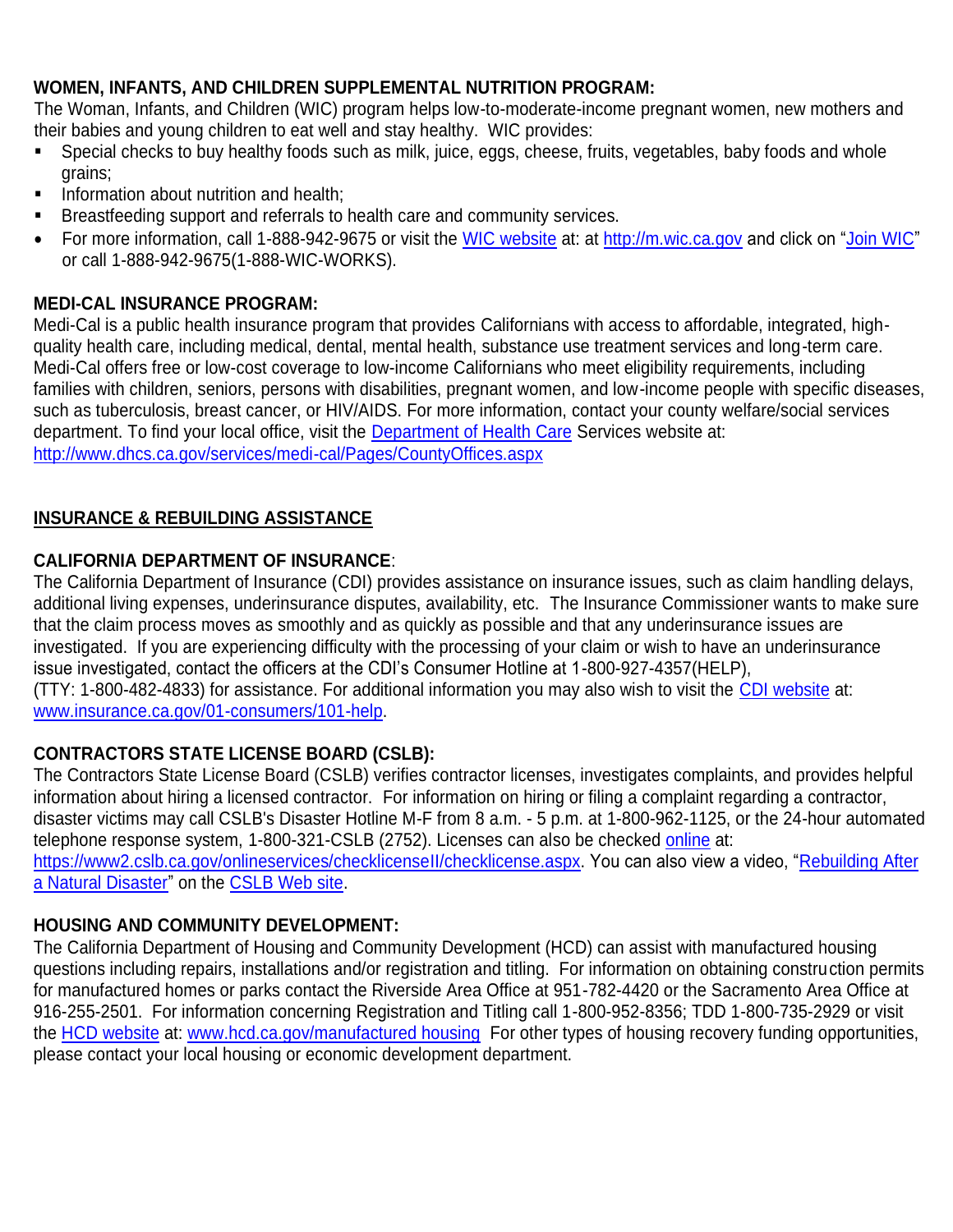# **RECORD REPLACEMENT ASSISTANCE**

# **CALIFORNIA DEPARTMENT OF MOTOR VEHICLES:**

The California Department of Motor Vehicles (DMV) can respond to questions and provide the forms needed to assist individuals in replacing DMV documents, such as driver licenses, identification cards, vehicle cards certificates and certificates of title, that were lost as a result of the disaster. Contact DMV at 1-800-777-0133 (TTY 1-800-735-2929 or 1-800-368-4327 for hearing or speech impaired), or visit the [DMV website](http://www.dmv.ca.gov/) at: [http://www.dmv.ca.gov.](http://www.dmv.ca.gov/)

## **CALIFORNIA DEPARTMENT OF PUBLIC HEALTH – VITAL RECORDS:**

The California Department of Public Health (CDPH) is working with those who have lost vital records as a result of the disaster. Birth, death, and marriage records should be requested from the county recorder's office in the county where the event occurred. For more information visit the [CDPH website:](http://www.cdph.ca.gov/Programs/CHSI/Pages/County-Registrars-and-Recorders.aspx)

<http://www.cdph.ca.gov/Programs/CHSI/Pages/County-Registrars-and-Recorders.aspx> for a list of county recorders. Or you may call 916-445-2684; TTY 7-1-1 or 1-800-735-2929.

# **TAX ASSISTANCE**

## **CALIFORNIA DEPARTMENT OF TAX AND FEE ADMINISTRATION:**

Emergency tax or fee relief is available from the California Department of Tax and Fee Administration (formerly the State Board of Equalization (BOE)) for business owners or feepayers directly affected by disasters. Relief may include the extension of tax return due dates, relief of penalty and interest, or replacement copies of records lost due to disasters. For questions or assistance regarding sales and use tax, or special taxes and fees, contact the CDTFA at 1-800-400-7115 (TTY: 1-800-735-2929) or visit the [CDTFA website](http://www.cdtfa.ca.gov/) at [www.cdtfa.ca.gov](https://na01.safelinks.protection.outlook.com/?url=http%3A%2F%2Fwww.cdtfa.ca.gov&data=02%7C01%7CKatrina.Palomar%40caloes.ca.gov%7C7de02315c5d14dc0b70c08d4ca362cf3%7Cebf268ae303647149f69c9fd0e9dc6b9%7C0%7C0%7C636355781426343430&sdata=ueD%2F4BLG8bJLGEvKPBDecEdU7KZJs2NbgRTUT%2F1kwE0%3D&reserved=0)

# **CALIFORNIA EMPLOYMENT DEVELOPMENT DEPARTMENT – ASSISTANCE FOR EMPLOYERS:**

CA employers who are directly affected by a state of emergency may request up to a 60-day extension to file their state payroll reports and to deposit state payroll taxes with the California Employment Development Department (EDD), without penalty or interest. For further information, visit the **EDD's Emergency and Disaster Assistance for Employers** page at: [http://www.edd.ca.gov/payroll\\_taxes/emergency\\_and\\_disaster\\_assistance\\_for\\_employers.htm,](http://www.edd.ca.gov/payroll_taxes/emergency_and_disaster_assistance_for_employers.htm) or call the EDD Taxpayer Assistance Center at 1-888-745-3886; TTY 1-800-547-9565.

## **FRANCHISE TAX BOARD:**

The Franchise Tax Board (FTB) provides guidance in obtaining tax relief for disaster casualty losses. Contact FTB at 1-800-852-5711 (TTY/TDD for hearing or speech impaired: 1-800-822-6268) or visit the [FTB website](http://www.ftb.ca.gov/) at: [www.ftb.ca.gov](http://www.ftb.ca.gov/) search keyword ["disaster losses"](https://www.ftb.ca.gov/forms/misc/1034.pdf).

## **INTERNAL REVENUE SERVICE:**

For information on Disaster Assistance and Emergency Relief for Individuals and Businesses, visit the [IRS website](http://www.irs.gov/) *at [www.IRS.gov,](http://www.irs.gov/) search keyword "Disaster" [\(Disaster Assistance\)](https://www.irs.gov/businesses/small-businesses-self-employed/disaster-assistance-and-emergency-relief-for-individuals-and-businesses-1)* or contact the Internal Revenue Service (IRS) at 1-800-829-1040, (TTY: 1-800-829-4059).